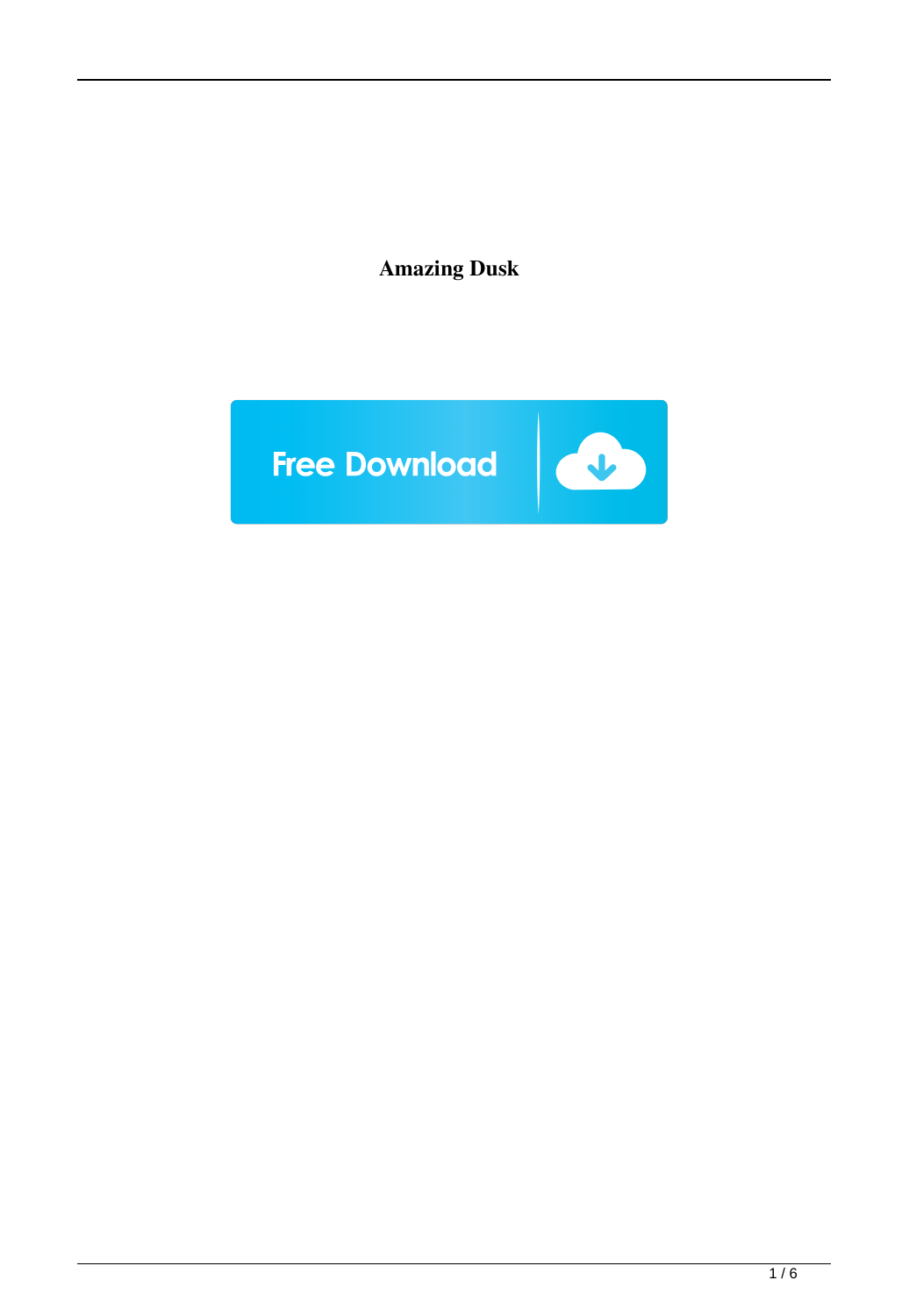## **Amazing Dusk Crack+ (April-2022)**

- a high definition image - the background color and the taskbar color can be adjusted - the time can be set on your desktop - the settings are saved automatically - compatible with the Windows 7 OS included in a ZIP file, don't forget to extract it before installing Features: - a high definition image, very sharp and smooth - the time can be set on your desktop - customizable - compatible with the Windows 7 OS - included in a ZIP file, don't forget to extract it before installing Easy EZ-Mail is a beautiful and functional email client. Thanks to its innovative design, you can place both images and text on the desktop and they will still be fully functional. You can even combine two images into one icon and have more space on your desktop! Easy EZ-Mail Description: - a high definition image - the text can be aligned vertically or horizontally - text can be set anywhere on the desktop - compatible with the Windows 7 OS - included in a ZIP file, don't forget to extract it before installing Features: - a high definition image, very sharp and smooth - the text can be aligned vertically or horizontally - text can be set anywhere on the desktop - customizable - compatible with the Windows 7 OS - included in a ZIP file, don't forget to extract it before installing Goemon - a nice and pretty theme is perfect for those who love anime and Japanese culture. This theme is designed to make your desktop look beautiful and eye-catching. The theme includes a high definition image with beautiful characters. It will be an absolute delight for everyone who loves anime and Japanese culture. Goemon Description: a high definition image - the background color and the taskbar color can be adjusted - the time can be set on your desktop - compatible with the Windows 7 OS - included in a ZIP file, don't forget to extract it before installing Features: - a high definition image - the background color and the taskbar color can be adjusted - the time can be set on your desktop - compatible with the Windows 7 OS included in a ZIP file, don't forget to extract it before installing A stunning, high-definition wallpaper with the T-Shirt sunset pattern is the perfect thing to set on your desktop. A wonderful color combination of blue, white and green will make your desktop look truly magical! Pantone Sunset **Description** 

### **Amazing Dusk Activation**

Keymacro allows you to change the color of the taskbar, the desktop background and the clock with one simple press. ColorPalette Description: The color palette brings a colorful touch to your desktop, making it vibrant and fun. More features: \* Multilingual support \* Image adjustment \* Full screen \* Icon change \* Wallpaper change \* Customizable clock DarkSea is a cool and minimalist green desktop theme which is perfect for those who like a touch of darkness on their desktop. The design is a lot of fun and works with almost every kind of desktop. KEYMACRO Description: Keymacro allows you to change the color of the taskbar, the desktop background and the clock with one simple press. ColorPalette Description: The color palette brings a colorful touch to your desktop, making it vibrant and fun. More features: \* Multilingual support \* Image adjustment \* Full screen \* Icon change \* Wallpaper change \* Customizable clock Arpeggio is an animation themed Windows 7 theme that allows you to play with your desktop. It includes a plethora of fun and playful animations that make it great for those who like to watch their desktop constantly change. KEYMACRO Description: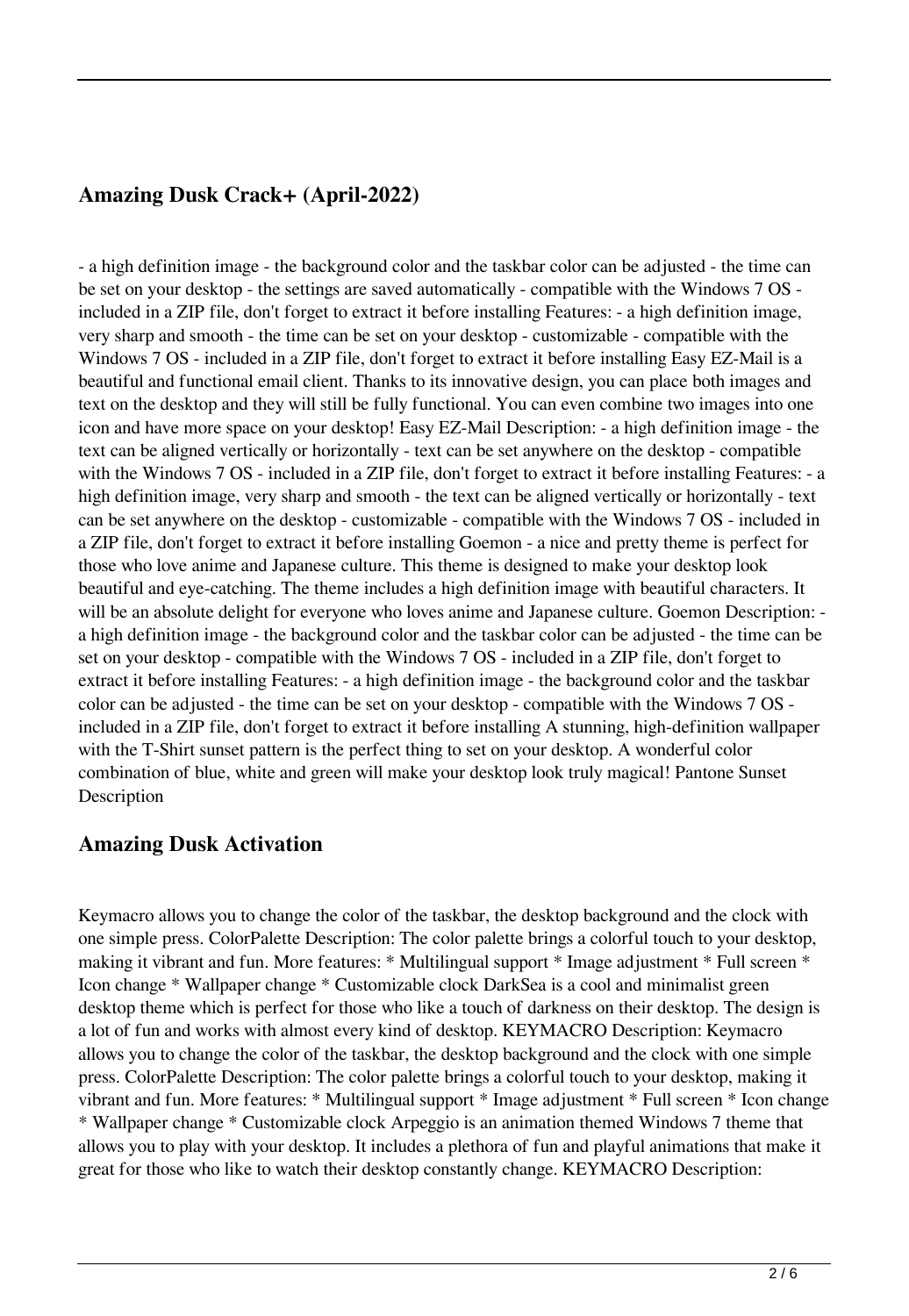Keymacro allows you to change the color of the taskbar, the desktop background and the clock with one simple press. ColorPalette Description: The color palette brings a colorful touch to your desktop, making it vibrant and fun. More features: \* Multilingual support \* Image adjustment \* Full screen \* Icon change \* Wallpaper change \* Customizable clock Slate is a classic Windows 7 theme. Its subtle and elegant design allows you to set the desktop to a more minimalistic look and feel. The theme includes a multitude of changes that will let you do a lot of things to customize and personalize it. KEYMACRO Description: Keymacro allows you to change the color of the taskbar, the desktop background and the clock with one simple press. ColorPalette Description: The color palette brings a colorful touch to your desktop, making it vibrant and fun. More features: \* Multilingual support \* Image adjustment \* Full screen \* Icon change \* Wallpaper change \* Customizable clock Reminiscent is a fun and vibrant theme that keeps your desktop feeling alive. Its design is great for those who like a colorful 81e310abbf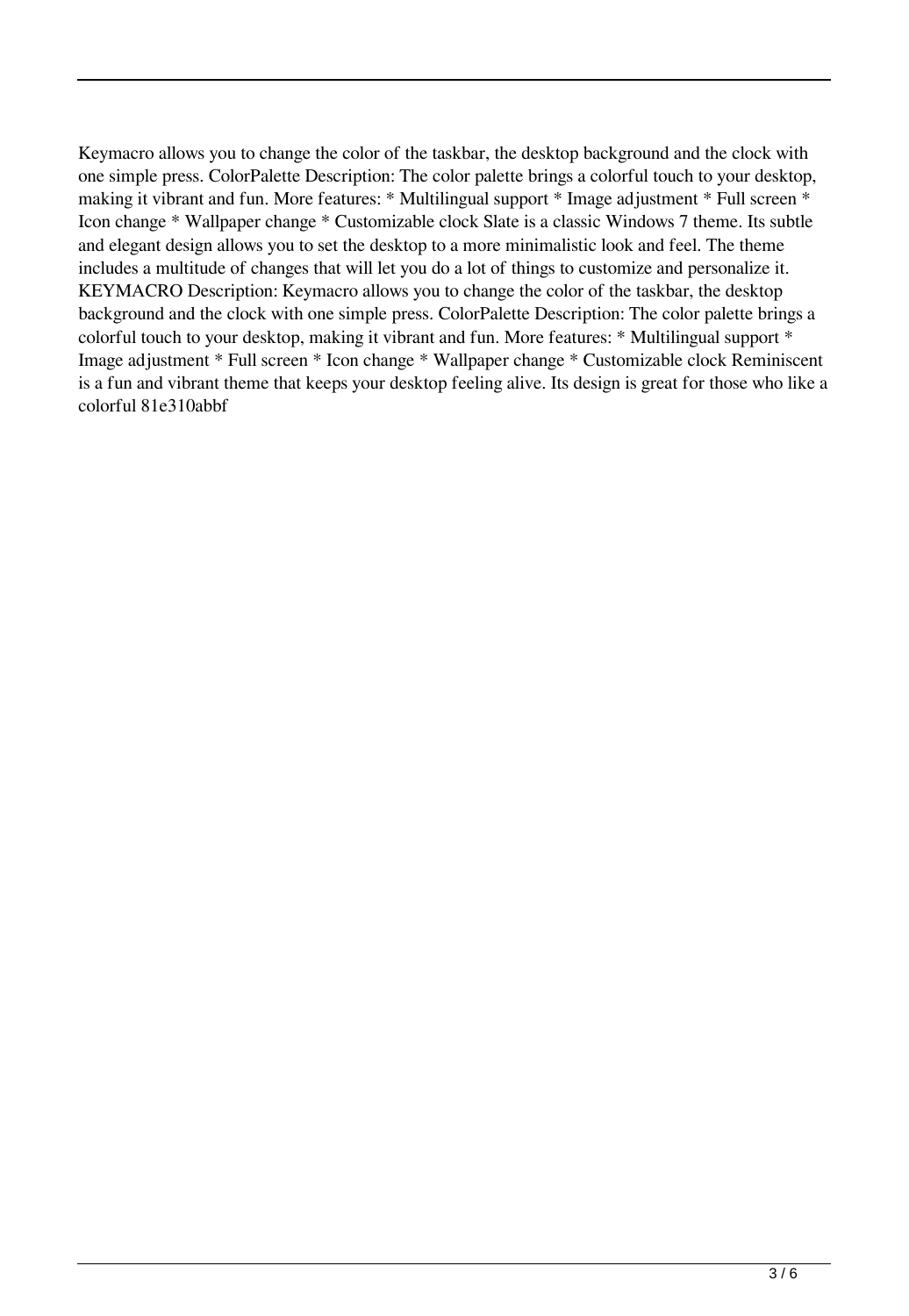## **Amazing Dusk Crack+ With Keygen**

1. This is a Windows 7 theme designed for the sunset lovers. It gives you an excellent desktop wallpaper with beautiful sunset and can change the taskbar color with just one click. 2. With the custom window colors you can customize the desktop, the taskbar, the Start Menu and the background color, making your Windows 7 system look like a real paradise. 3. With the "Mywall" feature you can easily change your desktop wallpaper with just one click! 4. With the taskbar preview you can see and control how the new taskbar looks like! 5. With the taskbar preview you can see and control how the new taskbar looks like! 6. With the stunning desktop view you can switch to the full screen mode with a single click! 7. The taskbar preview supports Windows Aero and looks great in the taskbar, including shadow, transparency and tilt. 8. With the custom window colors you can customize the desktop, the taskbar, the Start Menu and the background color, making your Windows 7 system look like a real paradise. 9. With the Ambiance-Dark 3D effects you can easily install the 3D desktop and get your Windows 7 desktop looking like a real paradise. 10. With the "Mywall" feature you can easily change your desktop wallpaper with just one click. 11. With the desktop clock you can easily change your desktop clock with just one click. 12. With the amazing dusk you can easily change your desktop clock with just one click. 13. You can easily change your desktop background with just one click. 14. The theme can use the current colors of your desktop as your primary color! Halloween Screensaver 7.1.6.1058 Is a screensaver which will take your attention during the Halloween time. Try to look at the Haunting Screensaver and let yourself be scared. But remember to watch your step or you could lose your marbles. We recommend you to watch the Haunting Screensaver in full screen mode, be careful with the dark hallways and make sure to watch your steps and not to loose your marbles. Halloween Screensaver Features: - One of the best custom screensavers for Halloween - One of the best custom screensavers for Halloween. The Amazing City Wallpapers is one of the most famous and beautiful wallpapers for your Windows desktop. This wonderful city wallpapers have over 50 HD wallpapers in

### **What's New in the Amazing Dusk?**

Add a perfect sunset to your desktop or anywhere you want to display this beautiful image With this theme, you can easily change the Desktop Background, the Taskbar Background Color and many other options. All you have to do is just click on the mouse to easily change these options. There are many new features included such as a detailed description of the theme, a "Wallpaper Settings" utility, and a "Advanced Settings" utility. \*Important:\* For a correct operation of the theme, please double-click the Windows logon screen. Features: • Automatic switches between classic and high definition • Warm and romantic colors • Beautiful and high definition image • Nice movie effects • Multiple options for the desktop background, taskbar color, time, date, system and login screen • Default setup from your Windows, easily switch the position of the Start menu and taskbar • Help file included Download - for Windows 7This is a beautiful theme for the Windows 7 users who love a romantic sunset and want to have it on their desktop. It allows you to change the desktop background and the taskbar color with just one click. The theme includes a high definition image with the sun setting over a mountain lake.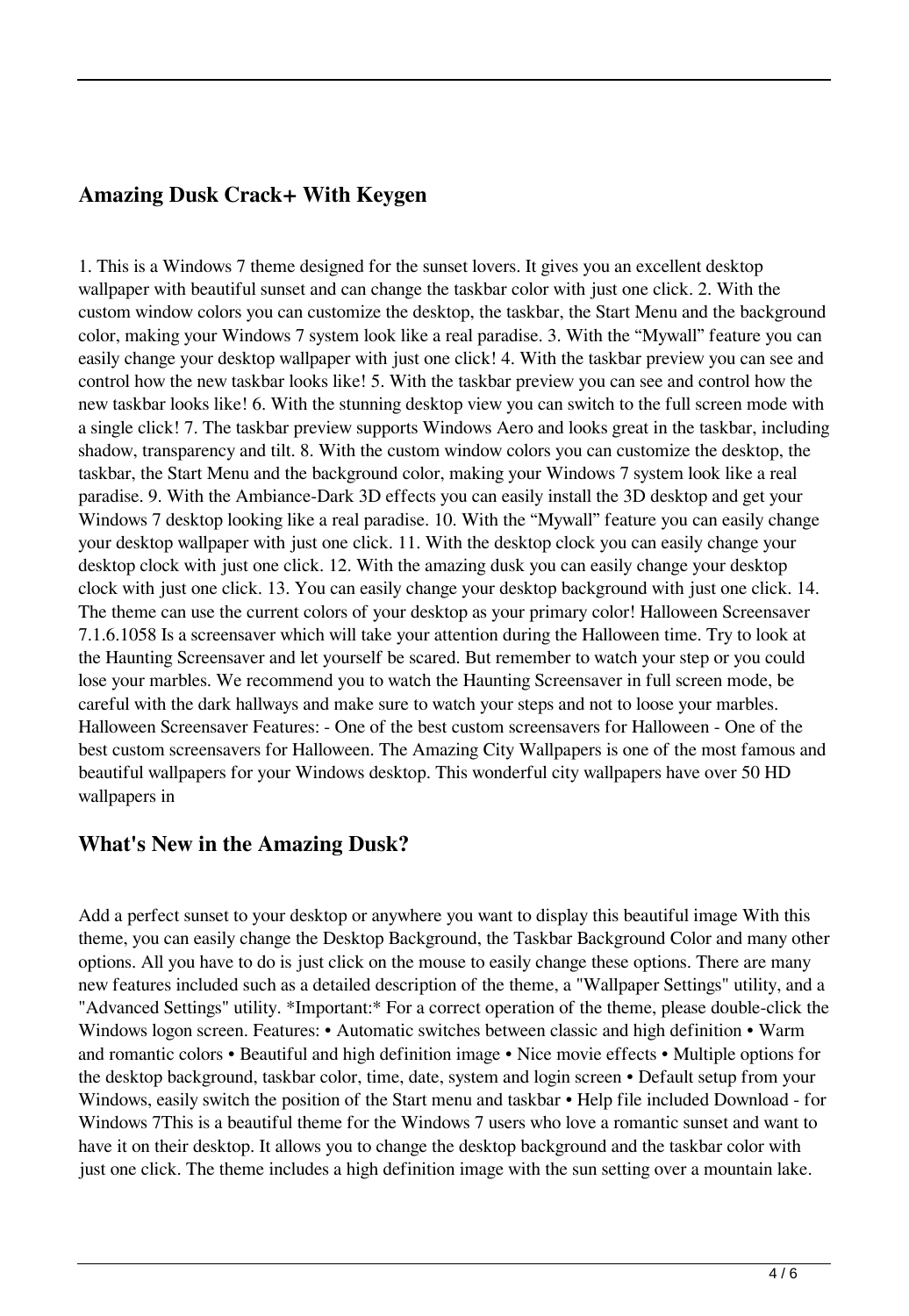The color combination provides you with a relaxing and comfortable environment while you work. Description: Add a perfect sunset to your desktop or anywhere you want to display this beautiful image With this theme, you can easily change the Desktop Background, the Taskbar Background Color and many other options. All you have to do is just click on the mouse to easily change these options. There are many new features included such as a detailed description of the theme, a "Wallpaper Settings" utility, and a "Advanced Settings" utility. \*Important:\* For a correct operation of the theme, please double-click the Windows logon screen. Features: • Automatic switches between classic and high definition • Warm and romantic colors • Beautiful and high definition image • Nice movie effects • Multiple options for the desktop background, taskbar color, time, date, system and login screen • Default setup from your Windows, easily switch the position of the Start menu and taskbar • Help file included Download -